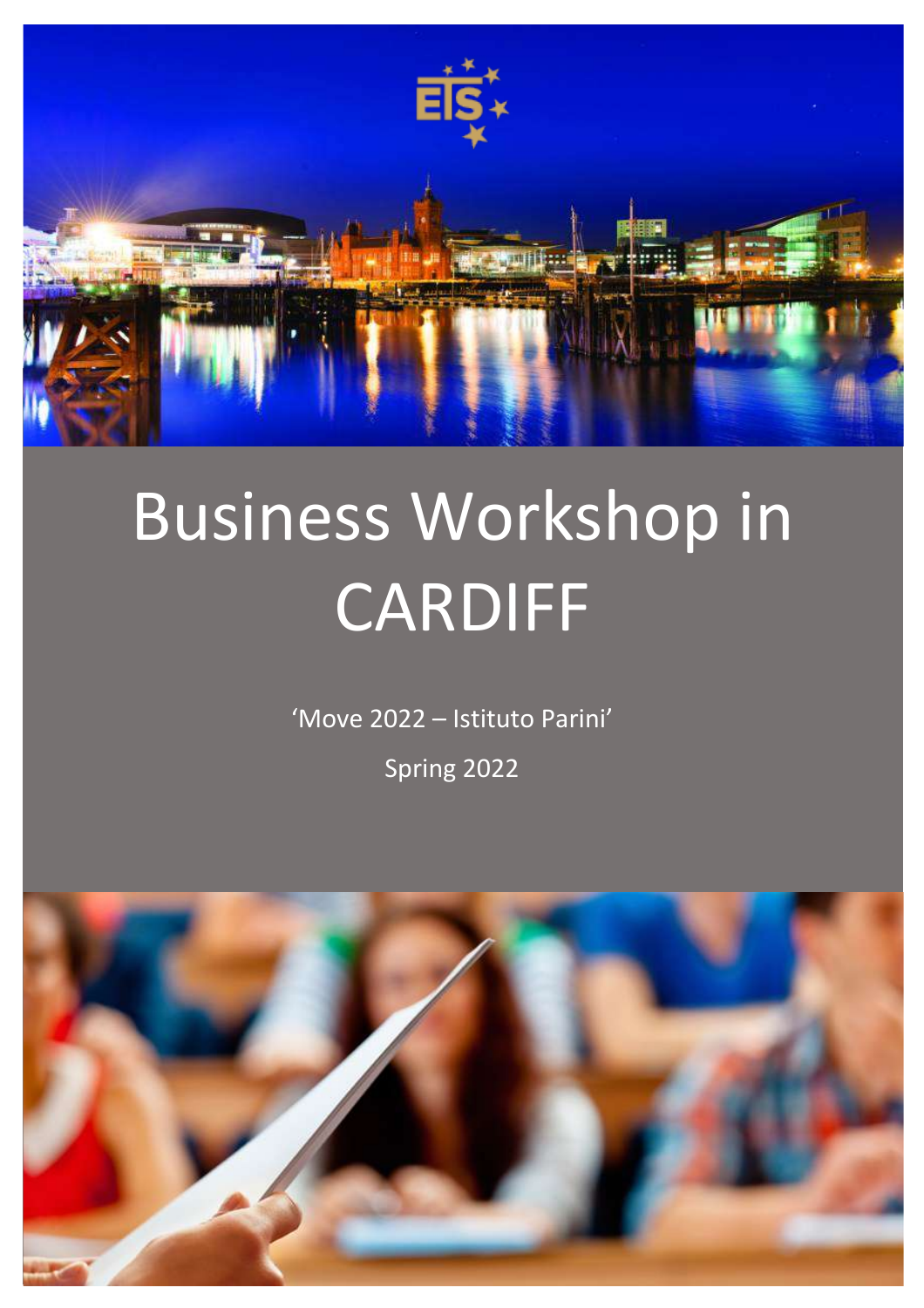

**Cardiff Castle** as seen from St. Mary's Street, Cardiff.

http://www.cardiffcastle.com/

## **The City of Cardiff**

Cardiff, Wales' Capital city, offers a startling range of unique attractions, top class entertainment and quality shopping – all within walking distance. Innovative architecture sits alongside historic buildings and Cardiff Bay offers entertainment for everyone.

Just two hours from London by train and rich in ancient history, Cardiff offers sporting excitement and an electric culture with 'out of this world' activities, making it the perfect destination for everyone.

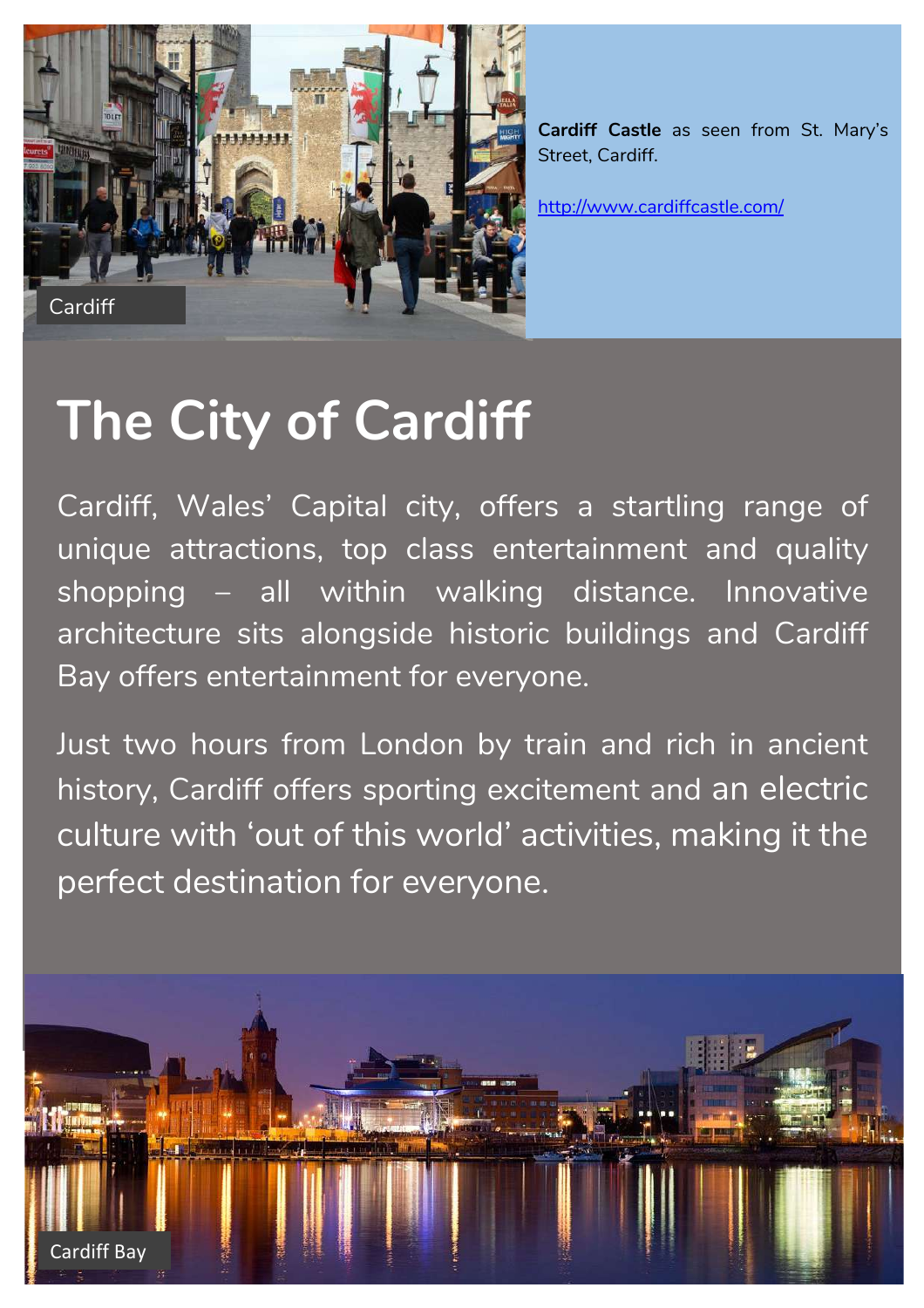## **About WE Bridge Academy**

We have arranged tuition at WE Bridge Academy, an English Language School located in the heart of Cardiff. WE Bridge Academy offers a professional learning environment with modern facilities and is located close to all Cardiff has to offer.

WE Bridge Academy offers a wide-range of English courses for anyone aged 16 years and over and provides the following benefits:

- Specialises in training academics who want to learn English and acquire professional skills in a global market
- General English classes provide a professional and relaxed learning environment where students can develop their English
- Mixed-nationality classrooms allow students to practice their English with other learners from around the world
- Ideally located close to public transport links and just a 5 minute walk from Cardiff Central train station, allowing students to visit local attractions with ease
- A dedicated team of professionals who will ensure students make the very of their stay







## **Services Provided**

Our programme includes the following:

- Transfer from and to the airport
- 35 hours project-based work per week
- cultural visits related to the project topic
- Full board accommodation in families in single/twin rooms for students
- Local transport card for 3 weeks for 20 participants.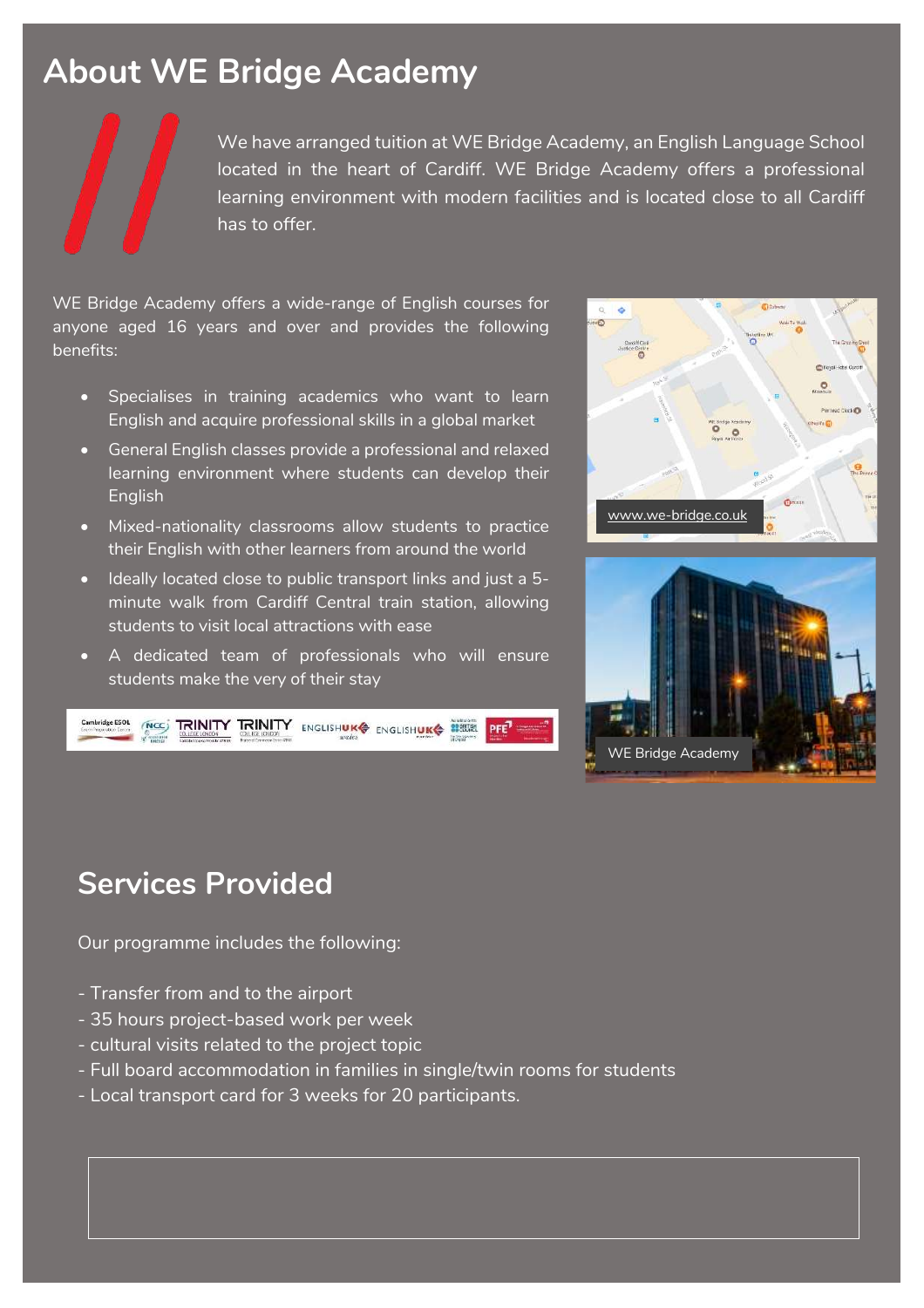| WE Bridge Academy Sample Timetable - Week 1 - Tourism |                                                                  |                                                            |                                                                          |                                                                   |                                                 |  |  |  |  |
|-------------------------------------------------------|------------------------------------------------------------------|------------------------------------------------------------|--------------------------------------------------------------------------|-------------------------------------------------------------------|-------------------------------------------------|--|--|--|--|
| <b>Time</b>                                           | Monday                                                           | <b>Tuesday</b>                                             | Wednesday                                                                | Thursday                                                          | Friday                                          |  |  |  |  |
| 09:30-16:30                                           | Placement Test<br>$-$ Induction $-$<br>Orientation -<br>Planning | <b>Preparation for visit</b><br>to Cardiff Museum          | <b>Preparation and</b><br>research of the<br><b>Museum of Welsh Life</b> | <b>Visit to St. Fagans Museum</b>                                 | <b>Collating findings</b>                       |  |  |  |  |
|                                                       |                                                                  |                                                            |                                                                          |                                                                   |                                                 |  |  |  |  |
|                                                       |                                                                  | Visit to the Museum<br>and Research<br><b>Project work</b> | <b>Research - Preparing</b><br>Survey                                    | Research on history and<br>Welsh Life - Data<br><b>Collection</b> | <b>Preparing and delivering</b><br>presentation |  |  |  |  |

#### **WE Bridge Academy Sample Timetable - Week 2 - Business**

| <b>Time</b>     | Monday                                                           | Tuesday                                                              | Wednesday                                                                     | <b>Thursday</b>                | Friday                                    |
|-----------------|------------------------------------------------------------------|----------------------------------------------------------------------|-------------------------------------------------------------------------------|--------------------------------|-------------------------------------------|
| $09:30 - 16:30$ | Starting up a<br><b>Business -</b><br>writing a<br>business plan | Visit to the<br>Welsh<br>Assembly<br>(Welsh<br>Parliament)           | <b>Group Project Work</b><br>- Financial plan,<br>preparing<br>cashflows, etc | <b>Workshop - Preparing</b>    | Presenting business ideas and<br>Feedback |
|                 |                                                                  |                                                                      |                                                                               | presentation of a new business |                                           |
|                 |                                                                  | <b>Gathering</b><br>$information -$<br><b>Business Ideas</b><br>etc. | <b>Problem Solving</b>                                                        |                                | <b>Walk to Llandaff Cathedral</b>         |

#### **WE Bridge Academy Sample Timetable - Week 3 - Marketing**

| <b>Time</b>       | Monday                                       | Tuesday                                                   | Wednesday                                                      | Thursday        | Friday                                                                                |
|-------------------|----------------------------------------------|-----------------------------------------------------------|----------------------------------------------------------------|-----------------|---------------------------------------------------------------------------------------|
| $09:30-$<br>16:30 | Research: how to market a<br><b>business</b> | Workshop - Digital<br>and Traditional<br><b>Marketing</b> | Project work - designing a<br>Marketing plan for a<br>business | <b>Branding</b> | <b>Presentation of</b><br>Marketing plan and<br>feedback<br>End of course<br>ceremony |